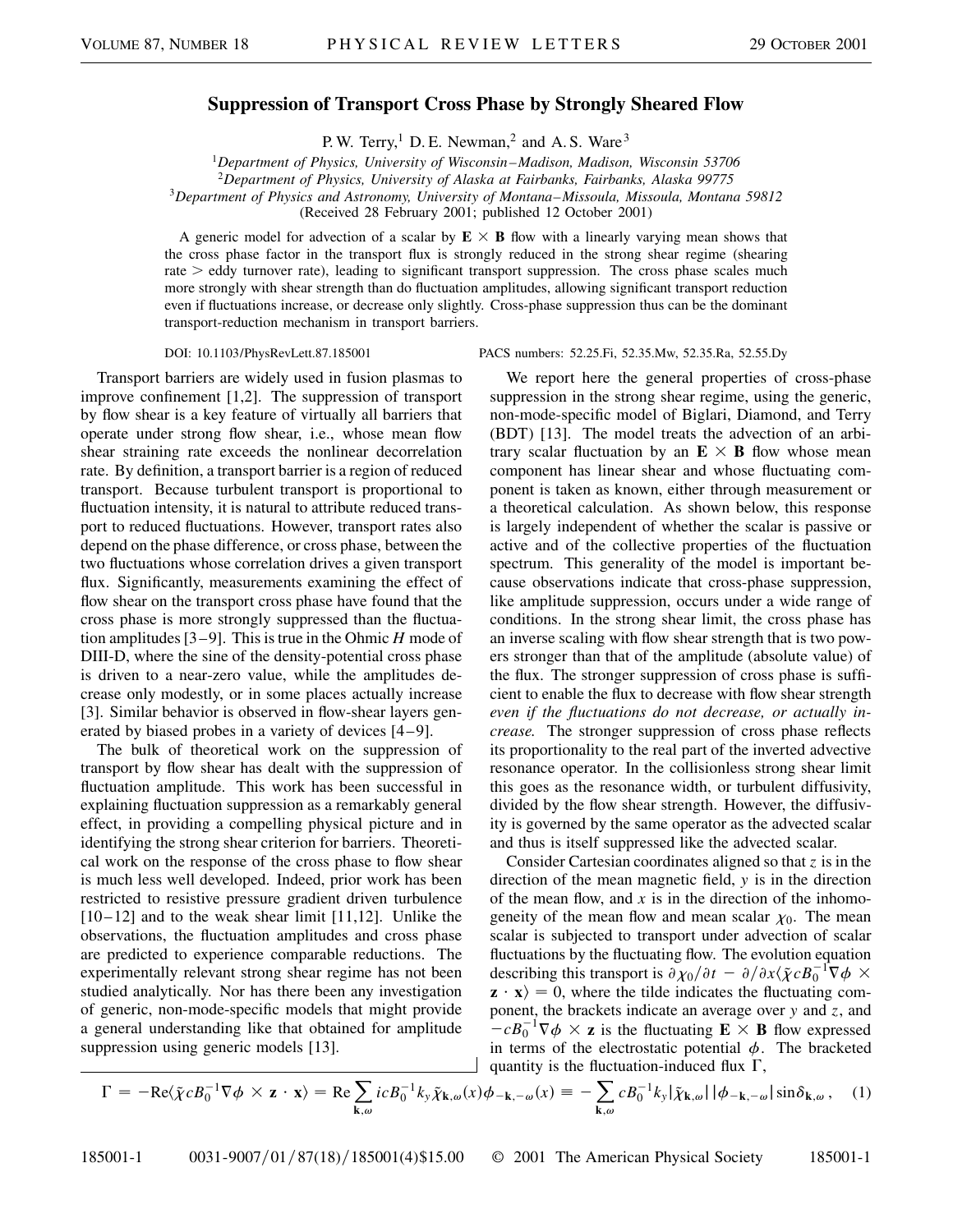where  $\omega$  is the Fourier frequency and **k** is the wave vector of the *y* and *z* directions. The factor  $|\tilde{\chi}_{\mathbf{k},\omega}| |\phi_{-\mathbf{k},-\omega}|$ represents the amplitude dependence of the flux. The last equality defines the cross phase  $\delta_{\mathbf{k},\omega}$  as the difference be-

$$
[-i\omega + ik_{y}x\nu_{0}']\tilde{\chi}_{\mathbf{k},\omega} + \sum_{\mathbf{k}',\omega'}\frac{c}{B_{0}}\mathbf{k}' \times \mathbf{x} \cdot \mathbf{k} \phi_{\mathbf{k}',\omega'}\tilde{\chi}_{\mathbf{k}-\mathbf{k}',\omega-\omega'} = \frac{c}{B_{0}}ik_{y}\phi_{\mathbf{k},\omega}\frac{d\chi_{0}}{dx},
$$
\n(2)

be unity. The equation for  $\tilde{\chi}_{\mathbf{k},\omega}$  is

where the mean flow has a linear variation with slope  $v'_0$ and *x* is defined as the distance from the rational surface of the mode *k*. The frequency  $\omega$  is understood to include the Doppler shift induced by the mean flow at the rational surface. The Doppler shift enters the frequency in the other equations which combine with the scalar equation to specify the eigenmode. When the summation of Eq. (1) is performed,  $\omega$  becomes the mode frequency evaluated in the frame of the flow at the rational surface. The linear advective response  $\omega - k_y v_0' x$  vanishes at a unique location for each mode *k*, defining a set of Kelvin-neutral layers associated with the scalar advection. The eigenmode problem that determines  $\omega$  also specifies the electrostatic potential  $\phi_{\mathbf{k},\omega}$ . The eigenmode problem is mode specific; hence to keep our treatment as general as possible we leave the form of  $\phi_{\mathbf{k},\omega}$  unspecified. As shown below, the eigenmode intensity  $|\phi_{k,\omega}|^2$  enters with equal measure in both the flux amplitude factor  $|\tilde{\chi}_{\mathbf{k},\omega}| |\phi_{k,\omega}|$  and the cross phase. When

$$
\mathbf{Markovian (EDQNM) closure [16,17], Eq. (2) becomes}
$$

$$
\left[ -i\omega + ik_{y}xv_{0}' - \frac{\partial}{\partial x}D_{\mathbf{k},\omega}\frac{\partial}{\partial x} - k_{y}^{2}d_{\mathbf{k},\omega} \right] \tilde{\chi}_{\mathbf{k},\omega} = \frac{c}{B_{0}}ik_{y}\phi_{\mathbf{k},\omega}\frac{d\chi_{0}}{dx},
$$
(3)

where the turbulent diffusivities  $D_{\mathbf{k},\omega}$  and  $d_{\mathbf{k},\omega}$  are  $\vdash$ given by

$$
D_{\mathbf{k},\omega} = \sum_{\mathbf{k}',\omega'} \frac{c^2}{B_0^2} k'_y (k'_y - k_y) \phi_{\mathbf{k}',\omega'}(x)
$$
  
 
$$
\times R_{\mathbf{k} - \mathbf{k}',\omega - \omega'} \phi_{-\mathbf{k}',-\omega'}(x),
$$
 (4)

$$
d_{\mathbf{k},\omega} = \sum_{\mathbf{k}',\omega'} \frac{c^2(k'_y - k_y) \partial \phi_{\mathbf{k}',\omega'}}{B_0^2 \ k_y \ \partial x} R_{\mathbf{k} - \mathbf{k}',\omega - \omega'} \frac{\partial \phi_{-\mathbf{k}',-\omega'}}{\partial x},
$$

and  $R_{\mathbf{k}-\mathbf{k}',\omega-\omega'}$  is the advective response at wave number  $k - k$ <sup>'</sup>: ∑

$$
R_{\mathbf{k}-\mathbf{k}',\omega-\omega'} = \left[ -i(\omega - \omega') + i(k_y - k'_y)x v'_0 \right. - \frac{\partial}{\partial x} D_{\mathbf{k}-\mathbf{k}',\omega-\omega'} \frac{\partial}{\partial x} - (k_y - k'_y)^2 d_{\mathbf{k}-\mathbf{k}',\omega-\omega'} \right]^{-1} . \tag{5}
$$

Note that the two diffusivities *D* and *d* are effectively the same up to a factor parametrizing the anisotropy of turbulent eddies. The operator inversion required to solve Eq. (3) allows the quantitative determination of the scalar phase (and hence flux magnitude) set by the diffusivities. However, the same operator inversion also governs the diffusivities themselves. This is a crucial feature of crossphase suppression.

Equation (3) is inverted using a Green function, yield- $\lim_{\Delta x \to 0} \tilde{\chi}_{\mathbf{k},\omega}(x) = \int dx' G_{\mathbf{k},\omega}(x | x') c B_0^{-1} i k_y \phi_{\mathbf{k},\omega}(x') d x'$ 185001-2 185001-2

we determine the relative sensitivity of each quantity to flow shear by taking the ratio, the unspecified eigenmode intensity (which can either increase or decrease in the presence of flow shear [1,14,15]) cancels out.

tween the *phases* of the scalar and the electrostatic potential fluctuation. The coherence, which generally appears as an additional factor in the last expression, is assumed to

In the limit that the shearing rate  $k_yv_0'x$  becomes arbitrarily large relative to dissipative processes (turbulent or collisional), the scalar fluctuation is in phase with the potential, and the flux is zero. This explains why strong flow shear suppresses the cross phase. For a large but finite shearing rate (small but finite dissipation), the flux is nonzero, and the degree of suppression depends on the magnitude of the effective dissipation rate relative to the shearing rate. If the system is turbulent, collisional dissipation is negligible in the energy-containing scales, and dissipation is governed by the scattering of scalar fluctuations by the turbulent flow. The scattering rate is quantified by renormalizing Eq. (2). Using an eddy damped quasinormal

where 
$$
G_{\mathbf{k},\omega}(x | x')
$$
 is the solution of  $R_{\mathbf{k},\omega}^{-1}G_{\mathbf{k},\omega}(x | x') = \delta(x - x')$ . The Green function is obtained from a WKB expansion of the homogeneous problem in the asymptotic limit of large shear. In this limit the operator of Eq. (5) develops a singular layer because its highest derivative is nominally of lower order. On the scale of the layer, the diffusivities are smooth. As discussed in Ref. [16], they, like  $\tilde{\chi}_{\mathbf{k},\omega}(x)$ , have an integral over  $x'$  from the inversion of *R*, making their scale length of lower order than that of the operator. The sum over wave number also smooths the diffusivities, as illustrated in Fig. 3a of Ref. [17]. Treating the diffusivities as uniform, and matching solutions satisfying  $G \to 0$  at  $x \to \pm \infty$  across the singularity, we obtain

$$
G_{\mathbf{k},\omega}(x \mid x') \sim \frac{-i^{3/2} \Delta x}{2D_{\mathbf{k},\omega}} \varepsilon^{1/2} A^{-1/4}(x0) A^{-1/4}(x>)
$$

$$
\times \exp \left\{ -\frac{2}{3} i^{1/2} \frac{[A^{3/2}(x_{>}) - A^{3/2}(x_{<})]}{\varepsilon^{1/2}} \right\},\,
$$

$$
(\varepsilon \to 0),\tag{6}
$$

where  $A(x) = \left[x/\Delta x - (\omega + ik_y^2 d_{\mathbf{k},\omega})/k_y v'_0 \Delta x\right]$  is the structure function of the neutral layer,  $\varepsilon =$  $(D_{\mathbf{k},\omega}/k_yv'_0\Delta x^3)$  is the flow shear parameter,  $\Delta x$  is the fluctuation scale of the  $v'_0 = 0$  reference case, and  $x_0$  $(x)$  is the smaller (larger) of *x* and *x*<sup> $\prime$ </sup>. The WKB solution is uniformly valid provided  $(\text{Re}d_{\mathbf{k},\omega}/\text{Re}D_{\mathbf{k},\omega})k_y^2\Delta x^2$  $exp[-4(Re\varepsilon)^{-1/2}]$ . This condition is always met for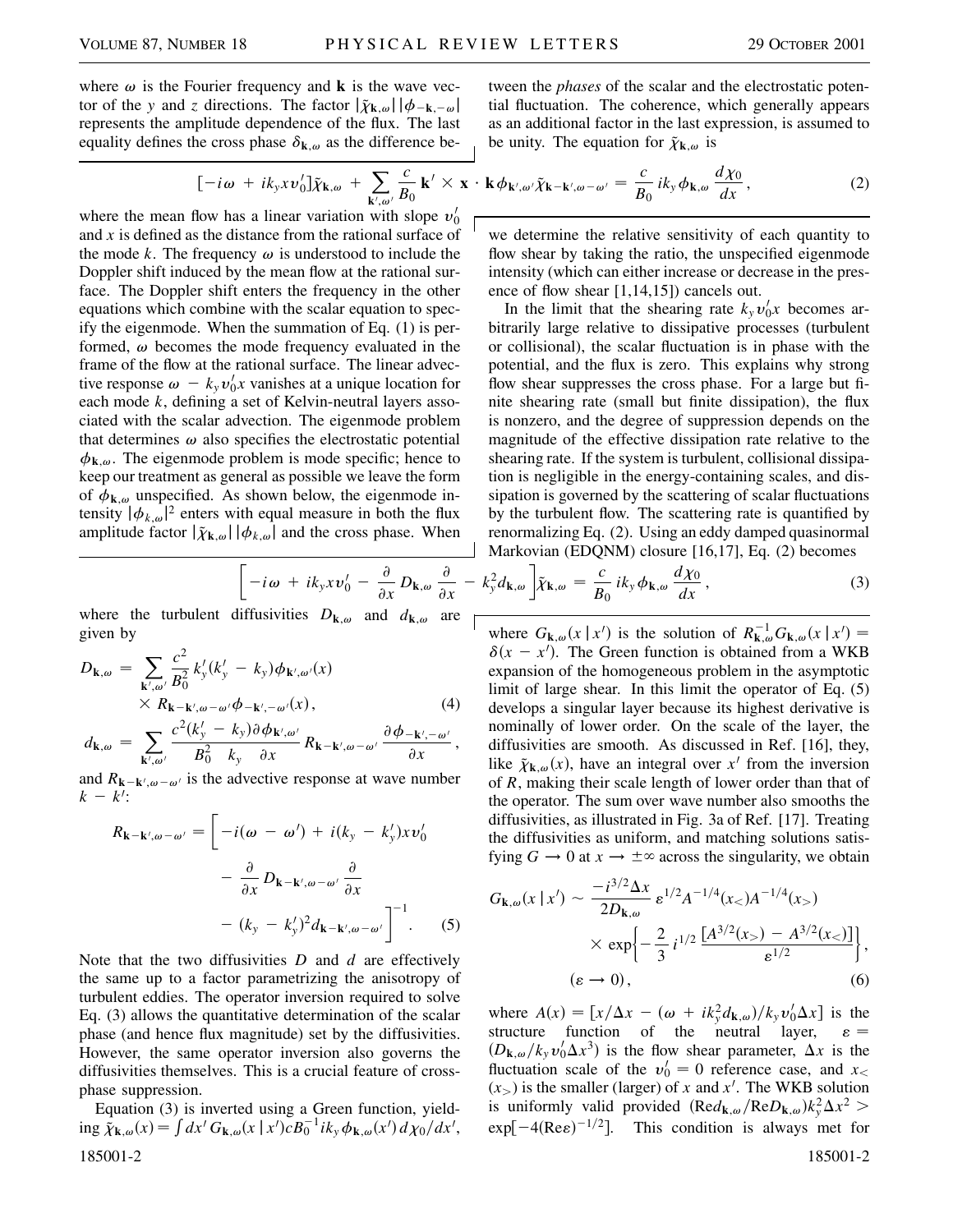sufficiently strong shear; otherwise WKB breaks down in a layer around the neutral surface defined by  $ReA(x)$  <  $\text{Re}\epsilon^{1/2} \exp[-4(\text{Re}\epsilon)^{-1/2}]$ . The amplitude suppression theory is based on moments of the Green function in the large shear limit [13]; hence Eq. (6) reflects the radial scale reduction of BDT. Assuming the shearing rate exceeds frequency and decorrelation rates, the width of *G*, obtained by setting the argument of the exponent to unity, is given by  $\Delta x \epsilon^{1/3}$ . This is the reference mode width  $\Delta x$ , reduced by precisely the BDT factor.

The integral in the Green function solution of  $\tilde{\chi}_{\mathbf{k},\omega}(x)$ can be evaluated asymptotically yielding an analytic expression. Substituting into Eq. (1), the leading order flux is

$$
\Gamma = \text{Re} \sum_{\mathbf{k}} \frac{ic^2 k_y^2 \Delta x^2 |\psi_{\mathbf{k}}(x)|^2}{B_0^2 k_y v_0' \Delta x^3} \frac{d\chi_0}{dx} \frac{1}{A(x)} + \text{O}(\varepsilon^2). \tag{7}
$$

Here, the fluctuation spectrum has been represented as the product of a spatial eigenfunction and a Lorentzian frequency spectrum,  $|\phi_{\mathbf{k},\omega}(x)|^2 = |\psi_{\mathbf{k}}(x)|^2 \gamma_k [(\omega - \omega_k)^2 +$  $\gamma_k^2$ ]<sup>-1</sup>, and the sum over  $\omega$  has been carried out in the continuous limit. Any  $\omega$  dependence in Eq. (7) is thus understood to be evaluated at  $\omega_k + i\gamma_k$ , representing the peak (nonlinear mode frequency) and linewidth of the frequency spectrum at fixed *k*. In Eq. (7) the spatial structure of the eigenmode and the neutral layer of scalar advection are separated mathematically in the functions  $\psi_{\bf k}(x)$  and  $A(x)$ , respectively. Previous calculations of eigenmode behavior in flow shear indicate that the primary effect is a shift of the eigenmode off the rational surface by an amount proportional to  $v'_0$  [1,17]. Changes in the mode width are weaker and are often ignored altogether. However, even if the mode width is reduced to the BDT width (an upper limit on the degree of reduction), it is far broader than the width of the neutral layer. The latter goes as  $\varepsilon$  to the first power, while the BDT width goes like  $\varepsilon$  to the 1/3 power. Thus the neutral layer width is much narrower than any other structure in the turbulence. This is significant. In the neutral layer the effect of flow shear effectively vanishes, and there is strong mixing of  $\chi$  across the neutral sheet. Only outside the layer does the differential motion of the shear flow impede transport by reducing the cross phase. Hence, an observed reduction of flux is necessarily a manifestation of the extreme narrowness of the neutral layer in the strong shear limit, allowing, for example, a probe that samples a region of overlapping fluctuation structures to weight preferentially the exteriors of neutral layers.

Outside the layer, the flux is

$$
\Gamma = -\sum_{\mathbf{k}} \frac{c^2}{B_0^2} \frac{\pi k_y^2 |\psi_{\mathbf{k},\omega}(x)|^2}{k_y v_0' \Delta x} \frac{d\chi_0}{dx} \times \left(\frac{k_y^2 \text{Re} d_{\mathbf{k},\omega} + \gamma_k}{k_y v_0' \Delta x}\right) \left(\frac{x}{\Delta x} - \frac{\omega_k}{k_y v_0' \Delta x}\right)^{-2}, \quad (8)
$$

where  $k_y^2 \text{Re} d_{\mathbf{k},\omega} + \gamma_k \ll k_y v_0 \Delta x$ , consistent with strong shear. This result validates the fundamental assertion of this Letter, that cross-phase suppression is stronger than amplitude suppression. The cross-phase factor

is  $\sin\delta_{\mathbf{k},\omega} = \left[ (k_y^2 \text{Re} d_{\mathbf{k},\omega} + \gamma_k)/k_y v_0' \Delta x \right] \left[ x/\Delta x - \omega_k / \right]$  $k_y v_0' \Delta x$ <sup>-1</sup>; the amplitude factor is everything else. Assuming  $\omega_k < k_y v_0^{\dagger} \Delta x$ , each factor has a scaling of  $(k_yv_0'\Delta x)^{-1}$ ; however, the cross-phase factor is proportional to  $k_y^2 \text{Re} d_{\mathbf{k},\omega} + \gamma_k$ , which itself is strongly suppressed due to dependence on the spectral energy and additional powers of  $1/v'_0$ . To determine these powers we note first that the spectral linewidth  $\gamma_k$  is induced by nonlinearity in the steady state and assume that it scales like  $k_y^2 \text{Re} d_{\mathbf{k},\omega}$ . The latter is defined by Eq. (4), indicating that Red is governed by  $\text{Re}R_{\mathbf{k}-\mathbf{k}',\omega-\omega'}$ . This, however, is the same shearing operator that governs  $\Gamma$ , i.e.,  $\Gamma = \text{Re} \sum c^2 k_y^2 B_0^{-2} \phi_{-\mathbf{k},-\omega} R_{\mathbf{k},\omega} \phi_{\mathbf{k},\omega} d\chi_0/dx$ . Consequently, Red has the reduction factors of  $\Gamma$ , both those of amplitude and phase, making the cross-phase factor of Eq. (8) much more sensitive to shear strength than the amplitude factor. This result requires  $\omega_k < k_y v'_0 \Delta x$ ; otherwise all explicit  $v'_0$  dependence in Eq. (8) cancels out for  $x < \Delta x$ . We conclude therefore that suppression of flux beyond any reduction of the fluctuation energy  $|\psi_{\mathbf{k},\omega}(x)|^2$  implies that the spectrum is dominated by low frequency modes. (The fluctuation energy is usually reduced in shear flow, but in some situations is observed to increase [3,5,7] and in others is predicted to remain unchanged or increase [1,14,15].)

It is possible to evaluate  $\text{Red}_{\mathbf{k},\omega}$ , solving Eq. (4) with the Green function used for Eq. (3). In terms of the Green function,  $d_{\mathbf{k},\omega} = \sum_{k'} c^2 B_0^{-2} (k'_y - k_y) k_y^{-1} (d \phi_{\mathbf{k}',\omega'}/dx) \times$  $dx^{i} G_{\mathbf{k}-\mathbf{k}',\omega-\omega'}(x | x^{i}) (d\phi_{-\mathbf{k}',-\omega'}/dx^{i})$ . Applying the asymptotic procedures used to determine  $\chi$ , Re $d_{\mathbf{k},\omega}$  is given by

$$
\text{Re}d_{\mathbf{k},\omega} = \sum_{\mathbf{k}'} \frac{c^2}{B_0^2} \frac{\pi |d\psi_{\mathbf{k}'}/dx|^2}{k_y v_0' \Delta x} \times \left( \frac{(k_y - k_y')^2 \text{Re}d_{\mathbf{k} - \mathbf{k}',\omega - \omega'} + \gamma_k - \gamma_{k'}}{(k_y - k_y')v_0' \Delta x} \right) \times \left( \frac{x}{\Delta x} - \frac{\omega_k - \omega_{k'}}{(k_y - k_y')v_0' \Delta x} \right)^{-2}, \tag{9}
$$

where  $\omega$  and  $\omega - \omega'$  are evaluated at  $\omega_k + i\gamma_k$  and  $\omega_k - \omega_{k'} + i(\gamma_k - \gamma_{k'})$ . The strong shear limit in Eq. (9),  $(D_{\mathbf{k}-\mathbf{k}',\omega-\omega'}/(k_y - k'_y)v'_0 \Delta x^3) \ll 0$ , excludes  $k_y - k'_y \rightarrow 0$ . Equation (9) is not a closed form for  $d_{\mathbf{k},\omega}$ , but a recurrence relation that follows from the recursive definitions of diffusivities intrinsic to large Reynolds number closures such as the EDQNM. It expresses the nature of spectral coupling, which links the diffusivity at scale *k* to dissipation at scale  $k - k'$ . The recursive nature of Eq. (9) makes it impractical for the evaluation of  $d_{\mathbf{k},\omega}$  except in certain limits. One of these limits is relevant to experiment and represents an upper bound on the flux. The limit applies to a restricted range of strongly turbulent (nondissipated) scales coupled by a direct cascade to dissipated scales at a somewhat higher wave number. This is the type of situation suggested by microscale fluctuation bispectra in tokamaks, which indicate